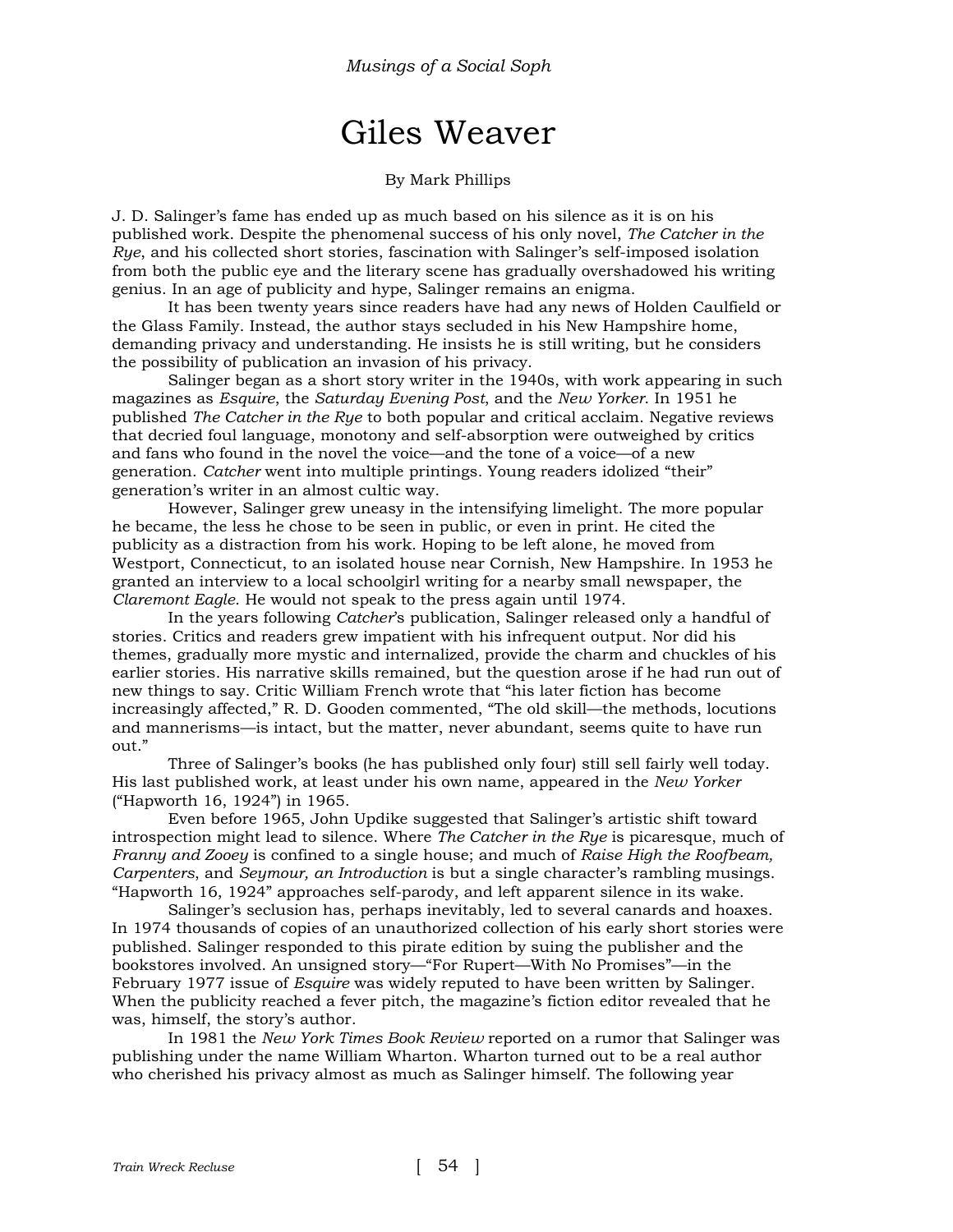Salinger sued a man named Steven Kunes for attempting to sell a fake Salinger interview.

Through the years people have attempted to speak to Salinger when he goes to collect his mail or to do errands in Cornish; most have been told to go away and leave him alone.

Not unaware of the pitfalls involved in such speculation, it seems to me that there is strong stylistic and circumstantial evidence that in 1970 and 1971 J. D. Salinger may have published two long pieces under the name Giles Weaver in a relatively unknown literary quarterly called the *Phoenix*.

My own interest in Giles Weaver began during a 1978 job interview with the *Phoenix*'s co-founder and editor, James Cooney. It was a thrill for me to meet a man who had known and published many of the greatest modern American and European writers. Salinger was a particular interest of mine, and when I mentioned his long silence, Cooney said that his daughter had corresponded with Salinger during her childhood, and that his wife had once met Salinger at the Smith College Library. He said that Salinger had suffered "some type of mental crisis." Then he asked me if I had read Giles Weaver's "Further Notes From the Underground," in the first issue of the revived *Phoenix*. When I got home I read "Further Notes" and was immediately struck by its similarities to the style and philosophy of J. D. Salinger. The "Notes on Contributors" section was no help, describing Giles Weaver only as "the pseudonym for a writer living like a solitary bushman in America's Kalahari." But it seemed to me that Cooney's reference to Giles Weaver had been triggered by our talk about Salinger.

Cooney had mentioned that Salinger had experienced some kind of mental problems, and rumors of bouts of severe depression had, in fact, circulated. Giles Weaver is a man who is familiar with the mental ward of a hospital. It may be entirely coincidental that Salinger is a veteran and the North Hampton Veteran's Hospital would be a convenient place for him to go for treatment.

"Further Notes From the Underground" includes two passages describing incidents that Cooney, in our conversation, had described as occurring between his daughter and his wife and J. D. Salinger.

Weaver writes, "This outburst here was provoked by my contact with (blank) at the Smith College Library where I returned the books. A pleasant encounter for me, if not for her." Cooney, of course, had told me that his wife, Blanche, had met Salinger while she was working at the College Library.

The Weaver log also includes the text of a letter dated seven days after the initial submission to the *Phoenix*, in which Weaver writes, "You have no idea how terribly pleased I was to get a letter from you . . . I am so pleased you still keep my creations." Surely Cooney's daughter would have kept the letters from the author of *The Catcher in the Rye*; and wouldn't she have written to tell him so if she learned that he was now to be appearing in her father's magazine? Further evidence suggests the Weaver piece is more than just the ramblings (and rantings) of an unknown writer. Cooney literally stopped the presses to include "Further Notes" as soon as it arrived. In fact, to make room for Weaver he dropped the opening installment of the novel, *Love and Time*, which he co-authored with his wife Blanche.

Cooney was known (and in some places cordially disliked) as an opinionated and heavy-handed editor, yet he states in his introduction to "Further Notes" that no editing was done, and indeed even the obvious misspellings and grammatical errors were left untouched—to the point that some of "Further Notes" verges on gibberish. Cooney would never have made such a commitment to a piece he was not sure was something special. Whoever Giles Weaver may or may not be, Cooney gave him V.I.P. treatment.

Anyone who has read *Nine Stories* will recognize Giles Weaver's attitude toward a child: "Also I designed and built a good three-foot diameter overshot waterwheel with the not inconsiderable help of an eleven-year old genius."

Anyone who has read *Raise High the Roof Beam, Carpenters* and *Seymour, An Introduction* will recognize this stylistic maneuver: "This here isn't meant to be a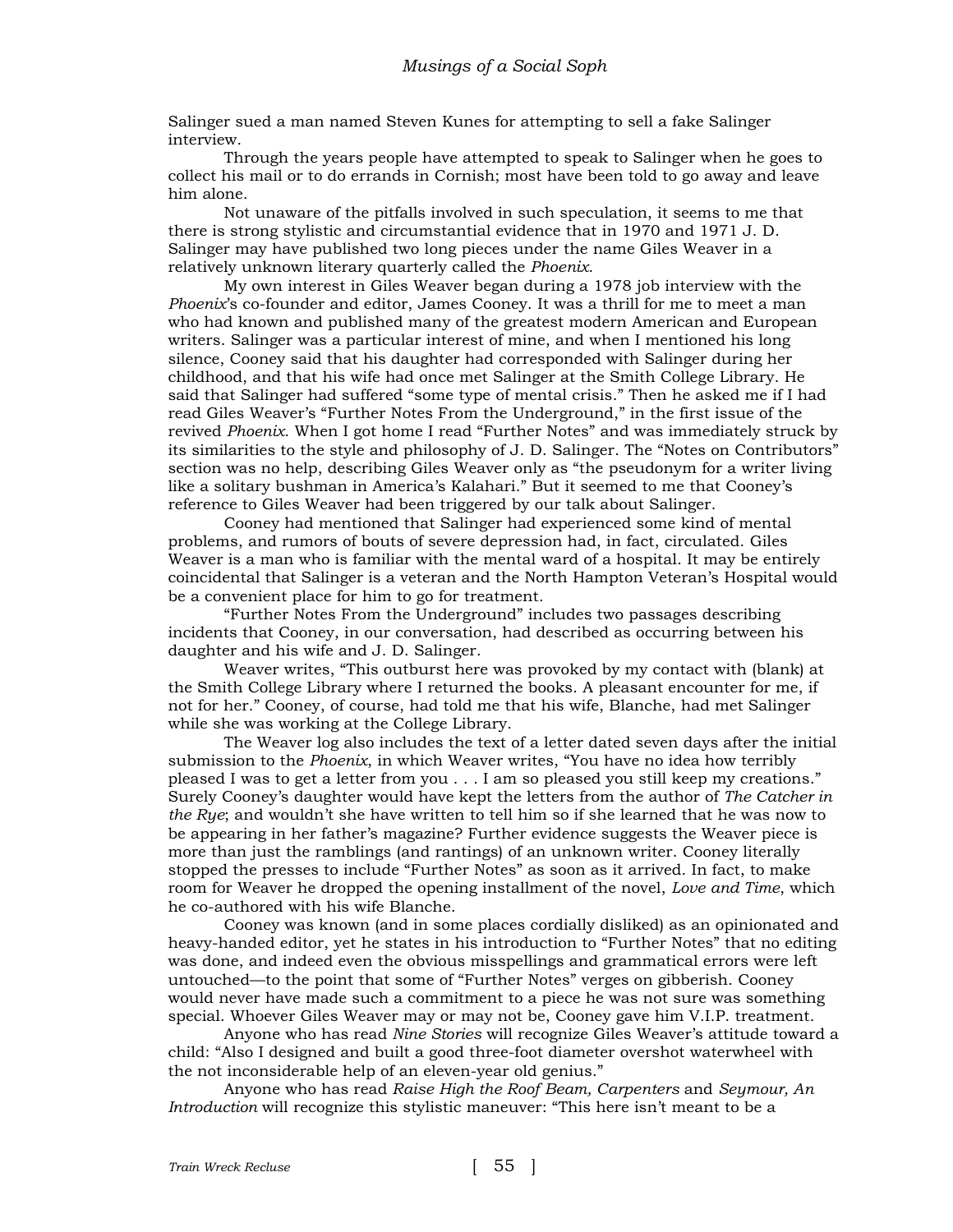definitive analysis of our situation and if anybody pleases themselves to publish it as such I will be pleased to render onto them a knuckle sandwich right into the kisser not via a typewriter but with my fist, so to speak due to the fact of the matter—which is to say, I find bloodshed a form of communication."

And anyone who has read *Franny and Zooey* will recognize the philosophy of this Weaver passage: "But it is no matter, I live for neither my own benefit nor yours nor anyone else, other than God himself. And I am sure that God is pleased with the great magnanimity of my spirit on His Behalf, considering how difficult He is: when I put my head out the window of my top floor to have a word with Him, He's not there. Later I find He was sitting in the middle of my room at the time—and said nothing."

Weaver describes the Vietnam era Establishment and the anti-war protesters as "the kookie Kooks and the kookie Anti-kooks."

Weaver's "Further Notes From the Underground" expresses Salinger's Zen-Christian philosophy, his fascination with death and suicide, his loathing of psychology (he refers to "the sick green psych majors, unlimbering learned tricks on distressed men and women . . . "), his alienation and his peculiar locution.

There are also curious biographic parallels between Salinger and Weaver. Both reside in and travel around in New England; both have lived at one time in New York City. Weaver mentions the Connecticut River, which flows very close to Salinger's home. Giles Weaver seems to be about Salinger's age, and he, too, is Jewish or at least spends time on a Jewish commune.

Weaver twice reveals that although he is a writer and is well-read, he did not major in English or earn a college degree—neither did Salinger. Weaver seems to be separated from a woman close to him—at the same time published reports had Salinger divorced by his wife Claire.

Weaver talks about writing and painting quite regularly, but he never mentions the need to sell any of his work. In fact, when one art dealer in New York pressed him to show his work, Weaver's response "blew his ears out." There aren't many plausible reasons why an unknown artist living in New England would refuse to show his work in a New York gallery—never mind why such a person would even receive such an offer. Weaver's attitude jibes nicely with Salinger's opinion of publishing his work. As he told the *New York Times*, "Publishing is a terrible invasion of my privacy . . . I love to write. But I write just for myself and for my own pleasure."

Despite his reluctance to sell his art and his apparent lack of employment, Weaver owns a car, rents rooms and houses and travels frequently. Does Giles Weaver live off the continuing royalties of J. D. Salinger?

Cooney's *Phoenix* would have provided an ideal opportunity for Salinger to publish his work. Giles Weaver wrote in his initial submission, "I am comforted by the sense and sentiment of the *Phoenix*." Perhaps, too, Salinger was comforted by the symbol of the phoenix: recreation amidst destruction. The *Phoenix* combined an iconoclastic tradition and a solid reputation in some literary circles. Cooney was known as a firebrand who enjoyed tweaking the noses of sentious academics and literati alike—a quality with which Salinger could surely empathize. Cooney is also the kind of man Salinger could count on to protect his identity and be faithful to his wishes to be left alone.

Robert Lewis, editor of the *North Dakota Quarterly* and director of Graduate Studies in English at the University of North Dakota, finds the Salinger/Weaver case "pretty convincing—it hangs together fairly well." He points out Salinger has a penchant for giving his characters thematic names—for instance, a seer named Seymour, a sensitive, fragile family surnamed Glass, and a Holden that holds things in. Thus, "Giles Weaver" could be a typically Salingerian pseudonym because he uses guile to weave his tales—and maybe even his persona. Salinger scholar Professor James Lundquist agrees that the circumstantial evidence makes some connection seem likely. "If it were merely work of a patient in a local V.A. hospital, why would Cooney have bothered to include it in the *Phoenix* at all?" Lundquist notes, however, that "editors of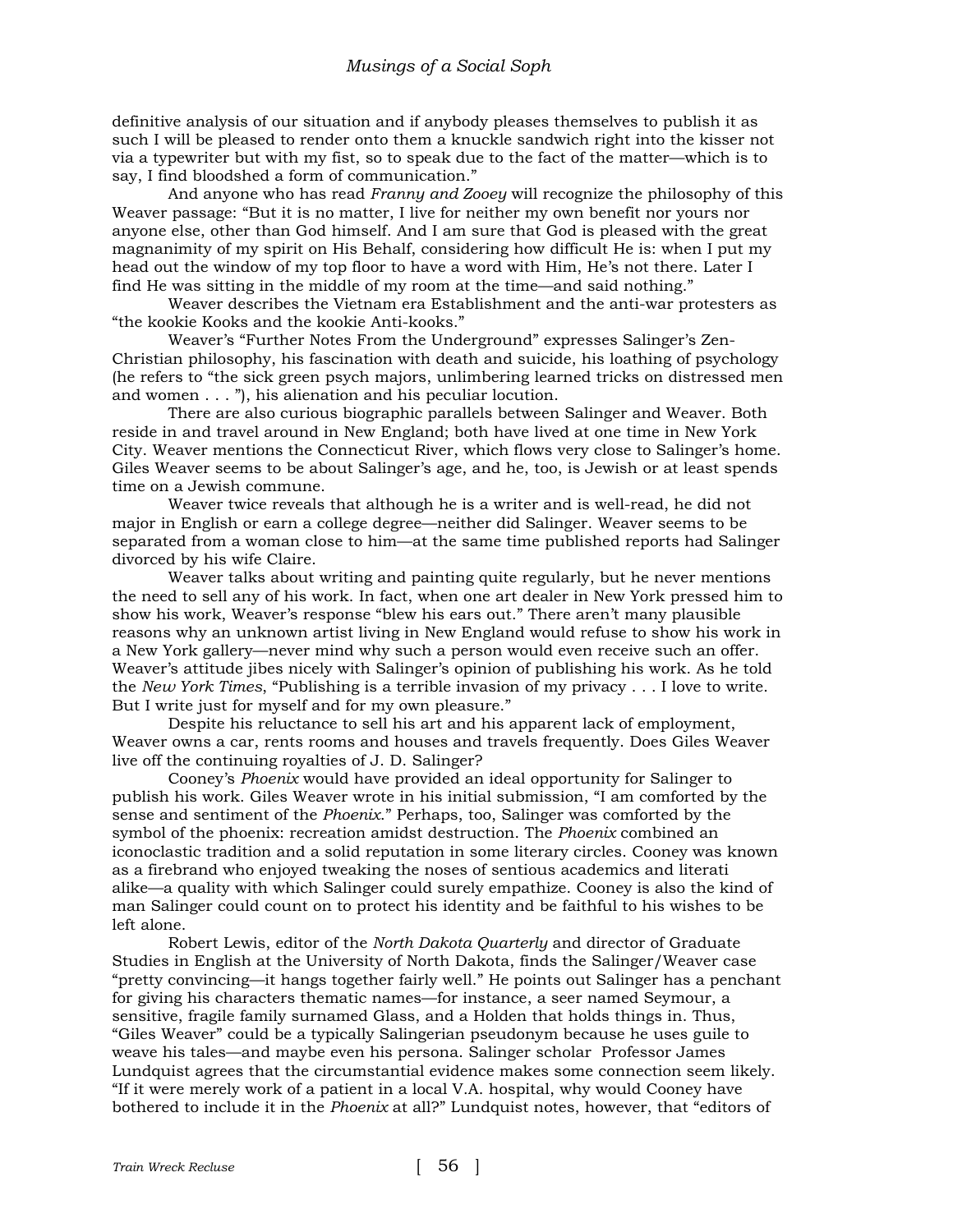little magazines have been known to print some pretty strange stuff for some pretty weird reasons."

When I first questioned James Cooney about the possibility of Salinger's involvement with the Weaver log, he refused to discuss it. Spurred by Cooney reluctance to speak with me about the mystery, I decided to write directly to Salinger, questioning him about Giles Weaver. I never received a response from Salinger, but very soon afterwards the Cooneys decided to tell me that Giles Weaver was a patient in a local veteran's hospital who had "no interest in Salinger," and was a man "too strange to be Salinger." They denied knowing Salinger and added that Weaver had "disappeared from the area" and couldn't be located. They had no explanation for the unaccustomed V.I.P. treatment Weaver's material had received.

Giles Weaver's true identity will probably remain a mystery for some time, but a reflection in his log may be a most telling clue: "Maybe ghost writing is within the capacity of my ego if not my know-how." Has the ghostly eminence of Cornish, New Hampshire, been appearing among us as a ghost writer for these many years?

Giles Weaver writes in painful questioning of why he lives and creates, and of his attempts to compromise personal with societal values. If Giles Weaver is J. D. Salinger, then somewhere between the *New Yorker* and nirvana, in the vicinity of the *Phoenix* and the phoenix, may be the artistic reflection of a personal, if precarious, coming to terms.

*Mark Phillips is a lecturer in the English Department at State University of New York at Alfred. He has published numerous stories and essays in literary quarterlies.*

## The Flight of the Phoenix

The *Phoenix* was founded in 1938 at an artist's commune in Woodstock, New York. A pacifist quarterly, the *Phoenix* introduced American readers to several writers whose work was often too unknown—or too controversial—to be published elsewhere.

James Cooney, the *Phoenix*'s feisty, brilliant editor, was in many ways a man ahead of his time. He had spent much of his bohemian youth on the road, wandering across America. At one point in his travels he lived at D. H. Lawrence's commune in New Mexico. Although Lawrence was already dead, his influence—and his affinity for phoenixes—was strong on the young wanderer. Cooney met Lawrence's charismatic widow Frieda and writers like Aldous Huxley, who helped him to point toward a literary life.

Cooney and his wife Blanche became the heart and soul of the *Phoenix*. They were the first to publish Henry Miller's work in the United States. Cooney went on to invite Miller, with whom he shared an avid interest in Lawrence, to be the *Phoenix*'s European editor.

Excerpts from the *Diary* of Anaïs Nin, one of Miller's mistresses, appeared in the *Phoenix* nearly thirty years before it began to be published in the U.S. Kay Boyle's haunting *Big Fiddle* and Jean Giono's anti-war *Refusal to Obey* were printed in their entirety, as were Hervey White's travel diaries. Poets animating the pages of the early *Phoenix* included Robert (Symmes) Duncan, Raynor Heppenstall, Derek Savage, Thomas McGrath, J. C. Crews and William Everson (Brother Antonius).

Every issue from 1938 through 1940 contained essays by D. H. Lawrence—"the voice that evoked the *Phoenix*" as Cooney called him.

The *Phoenix* published until 1940, when the fall of France sounded the death knell for most pacifist writing and the chaos of World War Two had hopelessly dispersed the magazine's international readers and contributors.

Thirty years later, in 1970, as the Vietnam War spread to Cambodia, the *Phoenix* rose again. Cooney wrote an ad (below) announcing the return (the same ad Giles Weaver saw in the Massachusetts Review):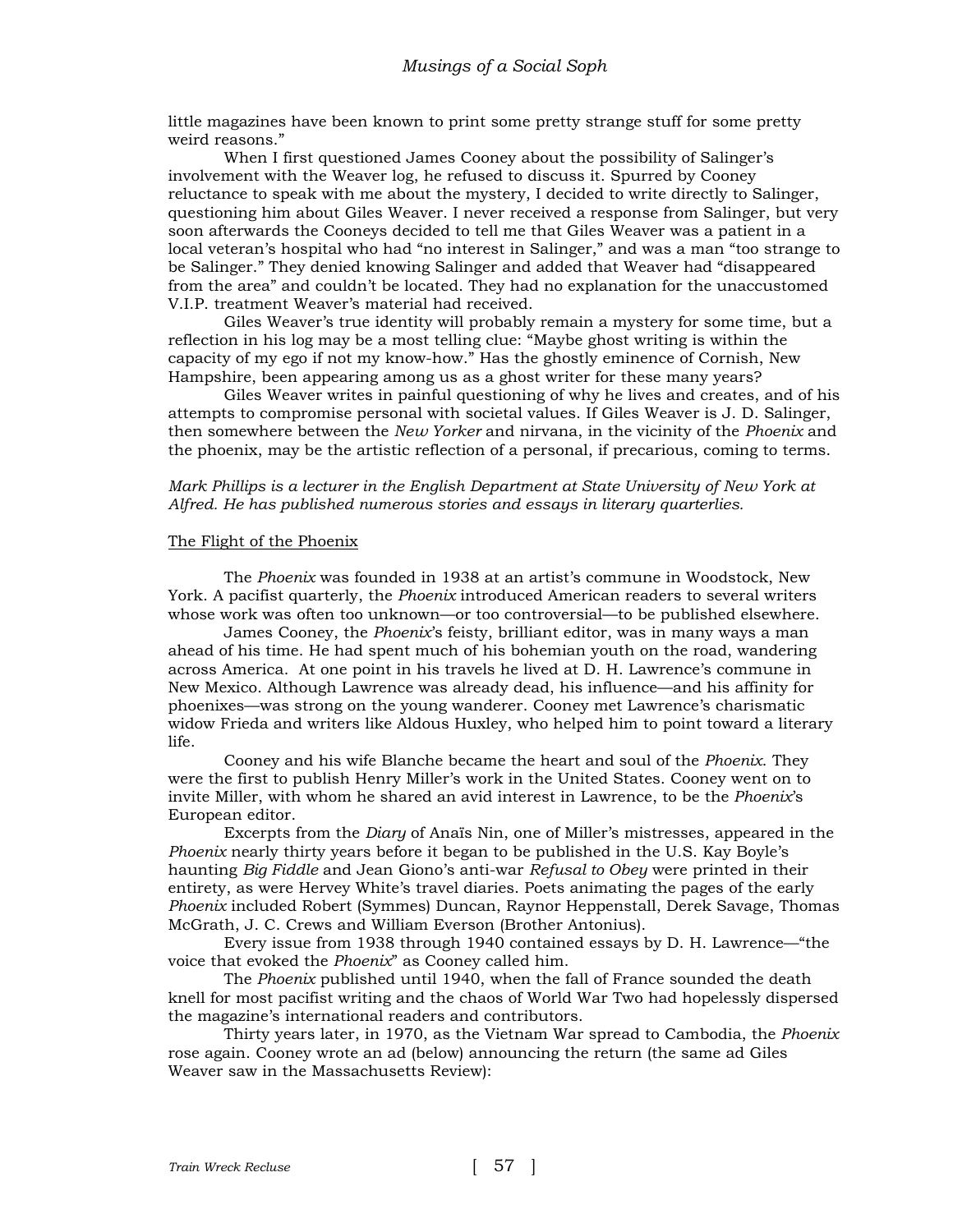# *Musings of a Social Soph*

## ANNOUNCING THE REAPPEARANCE OF THE PHOENIX

*The Phoenix* last appeared in Autumn 1940. Since then the suffering of this country has deepened. Freedom withers. Tyranny flourishes. Joy, gone underground, is led forth with a queerly frantic air at festivals taking place while far-off flashes of napalm transform remote peasant villages into instant crematoriums.

*The Phoenix* is appearing again to offer itself as a medium of communion for those who keep faith in mankind and Creation: a Promethean faith. Manuscripts are invited: completed novels, portions of novels in progress, stories, poems, diaries, letters, woodblocks & line drawings. Publication will be quarterly and the first new issue is now in progress. Subscription rate is \$7.00 a year. Single issues: \$2.00. A pamphlet relating the past history of *The Phoenix* is available on request.

Little magazines are always announcing themselves. They come and they go. *The Phoenix* first appeared on the scene in Spring 1938. Through its pages Henry Miller had his writings published for the first time in the United States. Among other contributors were Anaïs Nin, Robert Duncan, Kay Boyle, William Everson, Thomas McGrath, Derek Savage, Kiedrich Rhys, Jean Giono, Raynor Heppenstall, and D. H. Lawrence. A twovolume facsimile edition of the entire original file of issues, long out of print, is now available in a handsome hard-cover set priced at \$55.00.

*The Phoenix* will resume where it left off. Opposing war. Refusing obeisance to tyranny. Rejecting violence as a way to freedom. Welcoming voices of affirmation, intercession, and reconciliation. Receptive to reports from the demonic underworld of irrational consciousness where the healing alchemy of reconciliations must transpire. If you are interested, write to:

## THE PHOENIX Morning Star Farm West Whately RFD Haydenville, Massachusetts 01039

The revived *Phoenix* was to flap along for another fourteen years, expressing anti-war sentiment and "alternative" opinion and fiction in keeping with its original outlook.

Recently, James Cooney suffered a debilitating stroke, leaving Blanche Cooney as the last embodiment of the *Phoenix*'s soaring spirit. She is assembling a history of the magazine and is presiding over the sale of its archives by the Smith College Library.

"J. D. Salinger – A Hidden Hand?" – Saturday Review, November/December 1985, pp. 39-43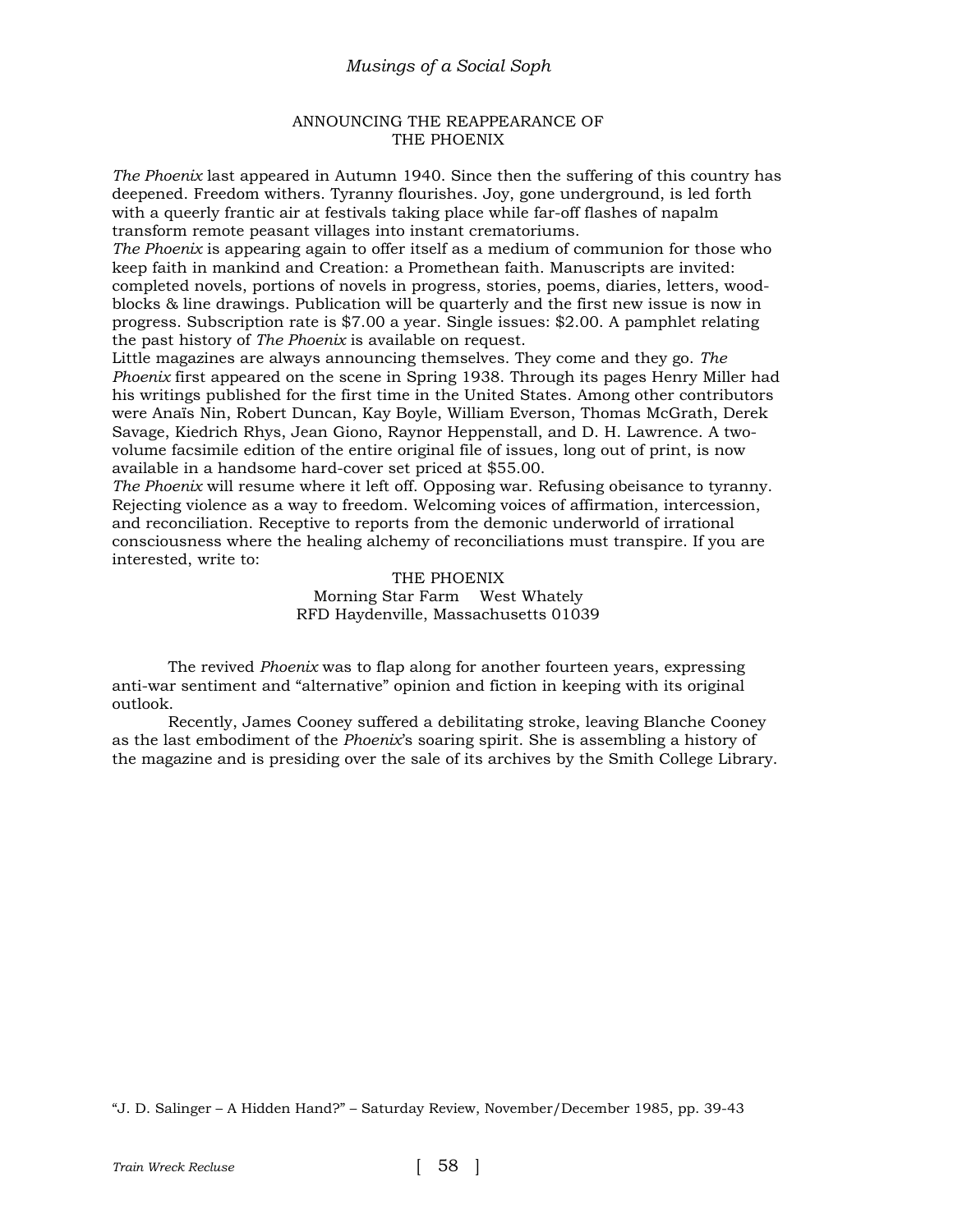## FURTHER

# NOTES FROM THE UNDERGROUND

## *Giles Weaver*

#### From anonymous notes & an untitled contemporary diary

*Editor's note: One recent morning, while we were in the midst of setting up & printing this* Winter 1970 *renewal issue of The Phoenix, the mail brought us four separate envelopes, all from the same person with the anonymity of a post-office box address at the nearby town of Northampton. Except for minor deletions & changes involving the author's intricate and meticulous system of pagination which embraces all his letters, notes & pages of his diary, we are printing his typewritten communications exactly as we received them. The author, who has never read any of Dostoievsky's writings, consented to the above title which I proposed. So that audacity is mine, not his. He was only concerned with remaining anonymous, and keeping the names of actual persons and their places of residence concealed. The pages of this issue now given to his writings were to have carried the opening section of an unpublished novel* Love and Time*, now deferred to our next issue. The extraordinary flow of writing which follows began with the four separate letters of September 22, one of which contained the self-portrait reproduced on the page opposite.*

September 22, 1970

Dear Phoenix,

This is intended to serve as an introduction of myself.

The message on the back of my self-portrait, in a separate envelope with four other drawings, is intended to convey the fact that I am comforted by the sense and sentiment of THE PHOENIX.

The rest of the evidence aims (I guess having aim makes it propaganda) to indicate my addiction to clowning and bad taste.

Any evidence that I did not major in English is truly pure evidence.

Should you assume that I suppose that this kind of an approach has some value, I would not object.

However, as long as I do not injure you in any way, I shall little trouble myself how I impress you.

But I may, perhaps, make some effort to demonstrate that for most practical matters I am more than just rational, I am intensely sane.

If altruism is not sane then I qualify the foregoing paragraph as a bit extravagant.

I comfort myself that crank and crank-like mail does roll right off of THE PHOENIX. You take comfort from the second paragraph.

Thank you for your attention.

May you be blessed with much good health and good spirit.

Love, *Giles Weaver*

Dear Phoenix,

Please find enclosed the following drawings: (all xerox)

1. A rose. It spoke to me.

2. Interplanetary Intercourse, explained on the sheet.

3. I have been informed that this diagram is a reasonably accurate approximation of an existent reality which I had heard about. While involving "material" entities, it is, of course, an entity principally "metaphysical" and "in" an "area" "beyond" our (our?) solar system. I understand that this situation (portrayed on sheet number 3) has remained relatively static for some eight billion years, a very unusual occurence they say. I was very happy in my inspiration to make a "concrete" sign of a static entity which is occasioning such small alarm throughout the universe. It seems that the whole situation there is quite acceptable to the participants, without exception. Also it receives very minimal criticism from the "independent" objective observers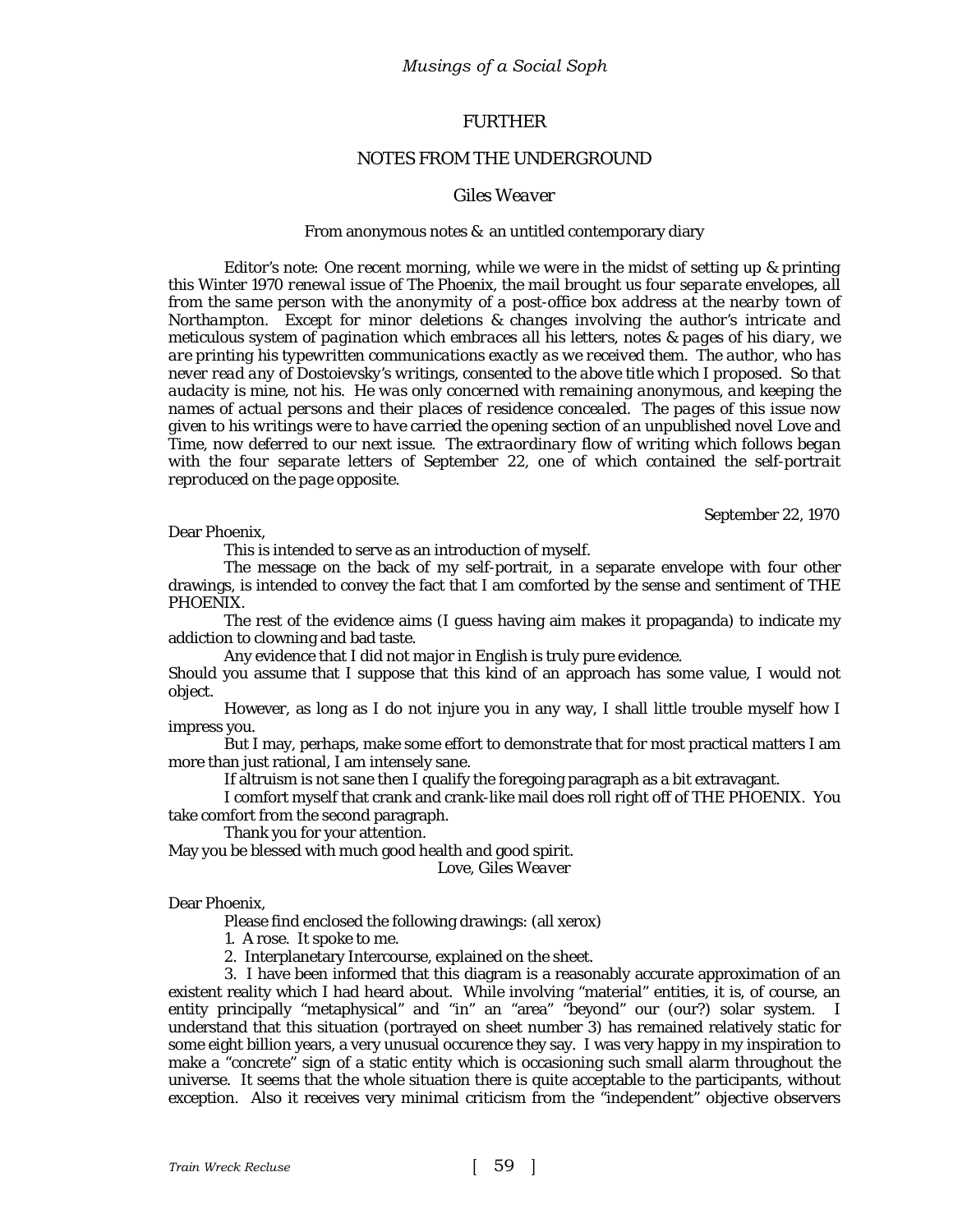## *Musings of a Social Soph*

who fancy the matter their concern. A fancy which my informant assures me has the blessing of GOD. Indeed his manner of speech tends toward an intimation that is not so much a matter of GOD's *blessing* as it is a matter of HIS *provision*.

4. A girl in white blouse and black shorts, so exciting that I was compelled to ask her. (If I might do her.)

5. My self-portrait. (This is a xerox of paper collage) I hope you are not excessively startled by the portrayal of myself being identical with classic arch-type hero-type. Due to the fact of the matter.

#### *Giles Weaver*

Dear Phoenix,

One of the letters which I failed to write to you (and I failed to write to you times beyond count since last spring when I found your announcement notice in the Massachusetts Review) - one of the letters I failed to write to you contained but a single word; that word was of course none other than "shit".

Along about that time, well I mean at the time or any time since that time you did not get the letter from me, you also failed to respond in an appropriate manner. In fact I was not aware that you responded in any manner whatsoever.

What I find so remarkable about this, and not very pleasing to me, is that we came so damn close to this exchange.

I suppose the matter is neither here nor there to the PHOENIX since you are mentioned in a number of places in this new ten volume set, THE GREAT EXCHANGES OF HISTORY, which was published lately -- around the year 2128, I believe. Well, you might imagine how I feel to discover that the editors found no occasion for any mention of Giles Weaver.

> Yours truly, *Giles Weaver*

Post script. I also found no mention of the NYSE\* in the above mentioned tomes, except for a brief citation of the NYSE as a typical corruption of a fine word.

*\* When asked what these letters signified, the author explained that they stood for the New York Stock Exchange.*

Dear PHOENIX, I keep a LOG. It is full of spice and everything nice. Want an unexpurgated sample? Too late! Enclosed are carbons with razor work-over, please be so kind to find pages numbered: 217, 218, 219, 220.

> Yours truly, *Giles Weaver*

LOG. Sunday 9-20-70 12:40 p.m. Room 34 Warren Hotel. Pleasant, mild day. Much rainy days past week. (Pages 217, 218, 219, 220)

Well, at long last. Thought I would never make it to this LOG. I left Thursday morn after our coffee at Friendly's. Thursday afternoon I began writing everything from A to Z and have continued with not much break until now. A mess in longhand and a mess written only in my head. I don't know if I ever will get it typed up or if it is very important that I do so. Thinking is what is important these days and reading, my reading is suffering bad lately. Last nite I hiked a round trip to the BHR, meeting an aide on the rr tracks and we had a good talk. He spoke of changes to be made in ward . And he spoke of the possibility that the rr tracks might be sold to the adjoining property owners. At the BHR I sat briefly in front of the Chapel, then walked back, my mind totally taken up the entire trip with a flow of essays. Back in Hamp I noted the theatre had Elliot Gould and Candace Bergen in GETTING IT TOGETHER and I suspected a good show and went for \$2. Rarely go to a movie but felt I could use a diversion at that point very well. Show was on the rebel youth theme. Came out of the show feeling sick on inferiority, real bad.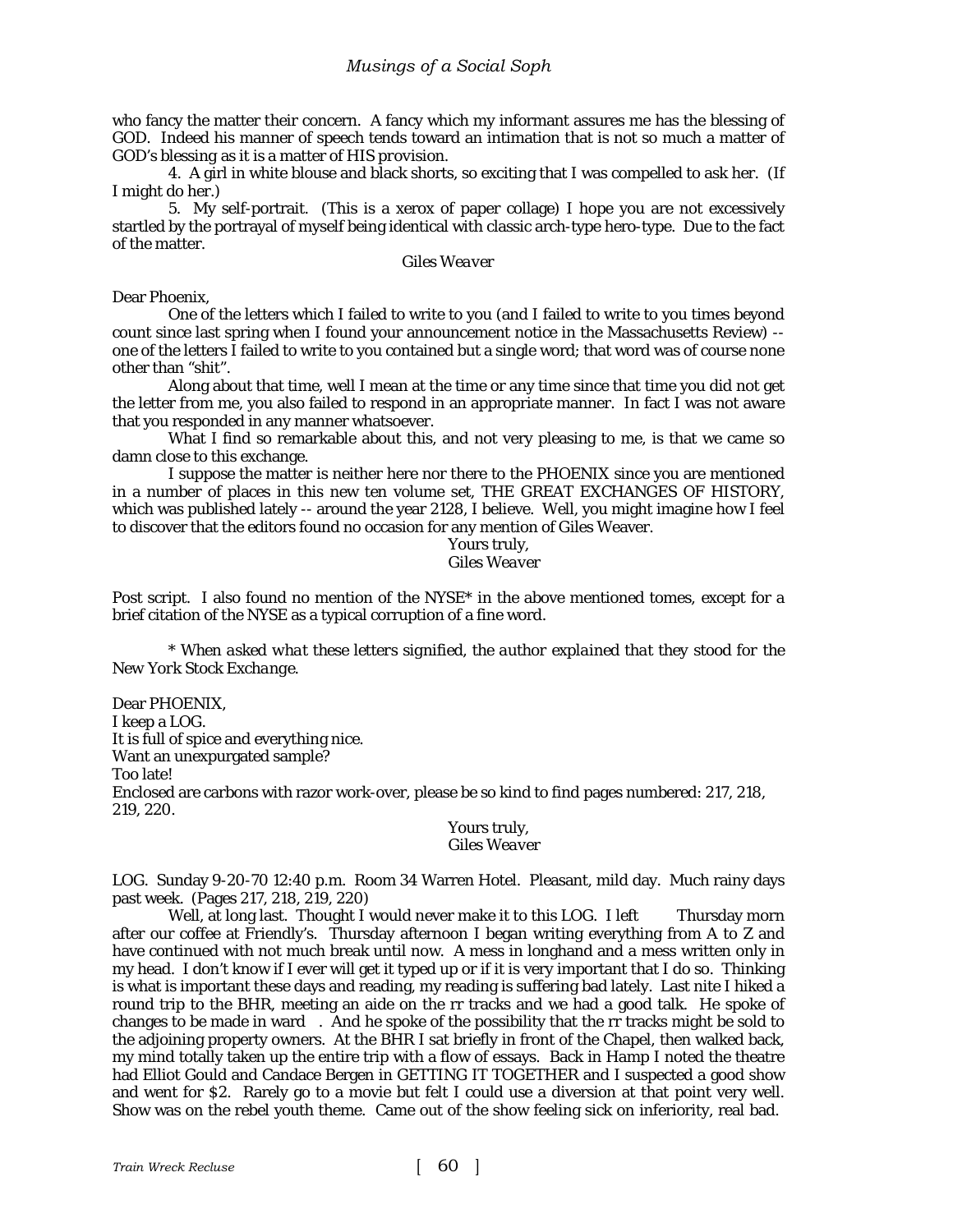Recovered during the night thinking that I was going to do my thing, stupid or not, and if it made me a living  $-$  so be it and all for the sake of my love of  $\qquad \qquad$ , to hell with whether I am an idiot or not if I could make money. The passionate parts of the movie got at me in my sleep and I woke up and fucked my hands a couple times before morning with good results and comfort nude photos and vivid story writing in my mind -- a composite of and set in a fictioned NYC and fictionedup action as very highly satisfying as the memory of the real action which was plenty great itself. Also thought of Caleb Freeman's Metalog: a fictioned-up rewrite of my LOG starting with the day of March when 12 points for philosophizing without going mad came to mind. Set around, say year 2133, at 8 Hedge Place, Rockingstone, Amranon ZIP 08986828. Also includes mental hospital: Ore Valley Rest and former therapy group now become Rockingstone Nature Society. In writing this I am to think of the house now gone which was behind State St. Fruit Store. Etc. etc.

As I was walking back to Hamp last nite through dark Childs Park I had thoughts of this earth actually being purgatory and that after my death I wanted to come back here and work to help others get through the mill and find their true identities. I had, before those thoughts, some thoughts on reality that were so wild I began to come unhinged. Other years I was not able to handle this sort of stuff in my head and I would bog down, sometimes so badly it would set me up for a slide that would finally send me into the BHR in a state of apathy or anger or walking-talking depression.

The movie last nite got me tearing myself up afterward about my cowardliness and my lack of commitment to anything at all beyond taking my ego on a trip. I had some fancy thoughts on this business of committing oneself to some cause of supposed value worthy of self-sacrifice. My fancy thoughts failed to bail me out, they only made me despise myself even more. Somewhere soon after I got home I had the low-minded sinful good health to say to myself that according to my own biased lights I had suffered sufficiently for the day, and knowing full well that to go on with these self-lacerations was the road to hell, I filed the charges to await more concrete powers of reason.

But I am here failing to record my activity of the past week. I failed early in the week because of a hearty sickness of recording my life, suspecting it very much as a stupid pastime.

Last Saturday I went to Brattleboro in a high grade funk to get a change of pace. While there I examined the new library, heard from a youth about the trashing of their free farm in Putney, inquired of rooms in the hotel, looked at rents in the want ads, ate and relaxed at the hotel bar, coveted life in Brattleboro and bugged out for Massachusetts in tremendous conflict over whether first to look at a house for rent in Putney. I barely convinced myself that in spite of my great desire for that part of Vermont, I would get very unhappy, chaotic and apathy-ridden in spite of my nostalgia for that Vermont earth and sky.

So I drove a very pleasant slow drive to the Warwick commune which I found easily and sat on a rock and tried to pull my mind to life and failed. It was, as I finally realized on Monday, the impact of upon me when I was in last Friday.

Had coffee and two hot dogs in General Store & P.O. at Wendel Depot and sat a long time and enjoyed the company of the woman there plus the guy who was sitting on one of the four fountain stools.

Very pleasant drive to example to the first time since May I believe. came out and hugged me. She had just come back home a week before. Said she was lost for her next action and had been sitting at the kitchen table a week. Her mother was just taking off to son place for the nite to look after the baby, . She invited me to stay over and left. I stayed over, waking at 1:00 am and drinking whiskey & 7up and reading a 1938 world atlas.

On Sunday we went out to for a boat ride on the Connecticut River. got real sick at my mention of artists in the Fiske Commune. There were other problems about the boat, etc. After awhile I drove the Buick and back to and we went in my car to my room at the Warren Hotel. still sick. I wanted one of her latest paintings badly and offered her \$120 for it at \$5 per month and she agreed. Now, a week later, it graces my room; a welcome relief from the others on my walls which are my creations. I am still very pleased and regret not at all the price, in spite of the fact that I have finally got myself in an uproar of desire for a nice little solid state TV and a stereophono so I can play records from Forbes Library.

While we drove over to Hamp I spoke of my writing and got in more emotional distress. The fact that she is apples and I am potatoes does not reach her emotions. I feel so bad for her, I know what she suffers, though I never got it so painfully as does. The fact that it is totally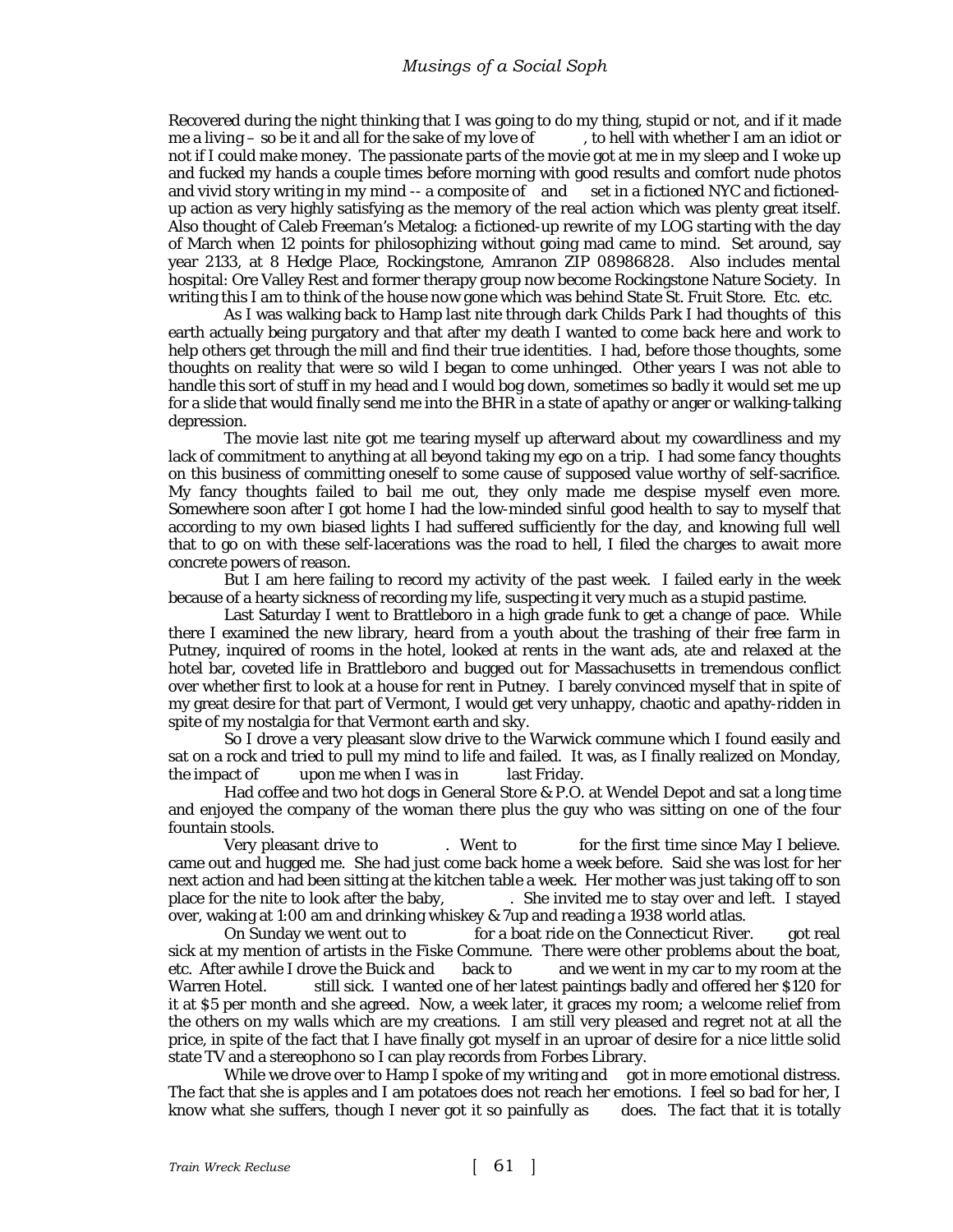irrational in such intensity is beside the point; her fundamental and basic self-esteem is horribly maimed, her emotional reaction of pain, anger and depression is the natural response to any threat of the slightest dilution of whatever sense of her own value she is able to keep scraped together. In her frenzied need to run me down she unavoidably robs authority from my regard for her great but thwarted capacities. When I am around her I must stop living in order to keep her from dying on me. Nevertheless I lost my patience this past week and wrote her a hurtful letter.

So was here awhile and feeling awful and I was failing to be kind. She wanted to go home so drove her back by a round about route which I suspect displeased her.

I don't remember my thoughts and doings of Monday, Tuesday and Wednesday. There were an awful lot of things I had wanted to write, but they are lost to me now.

Sept. 27, 1970

#### Dear PHOENIX,

I can't think of a single thing to write here. Bet you appreciate that. I will bet that you can't possibly appreciate it as much as I do. Please find enclosed six carbon sheets from my LOG which have suffered a discreet razor blade: pages 222, 224, 225, 226, 243 and 244.

With my best wishes, *Giles Weaver*

#### LOG page 222 Sunday 9-20-70 8:10 pm. room 34 Warren Hotel

I went out at 5pm and up the rr tracks for a badly needed walk. Got two cheeseburgs at Macdonald's and sat near the rr tracks and ate. Walked along the tracks to Coolidge Bridge, then down the road beside the river. Enjoyed it much. Seems like I am doing an awful lot of enjoying life for the first time in my life. Other times what enjoyment I had was uneasy or feverish. Was thinking on my walk about various aspects of my new mental life and stamina, which stamina is as it is mostly because of some abatement of the usual under-current of anxiety. I realized that while my conscious thoughts question much about the reality of God, that I was in fact rather much taking the reality of a God concerned in effect with individuals, I was taking such for granted a good deal of the time it would seem. I attribute this to my habit of late months of thinking that if I were alone then things are not important enough to worry about, but if an immanent action God were a reality, then there is hardly any cause to worry. Of course if there is a real life distressing factor then it is too much to expect any person not to worry some. But lacking a specific grievance one should live in a fair degree of psychic peace and not anticipate distress, provided one is so fortunate as to be free of compulsive morbidity.

Well the upshot of this was, while I was walking, to decide I better take steps to hang onto a good thing and not force the Lord to chastise me or withhold further blessings until I wised up enough to make decent use of them.

#### LOG Monday 9-21-70 9:50am Warren Hotel.

Foggy and hazy, but bright pleasant morning. I am going to try to type up some stuff as rapidly as I can. This is from last week:

En garde! You self-proclaimed mind healers who devastate the soul!

Nabokov says —

*What? What did you say, you mental health industrialists? You don't care what Nabokov says?!*

Never fear, I am a principled person and I don't persecute my companions in illness.

Last I heard, medicine was an art. If medicine deals with the body and psychology deals with the mind, how is it that psychology fancies itself a *science*? This frightens me. It appears to me as one of the outstanding symptoms of the human race plunging into madness. If medicine is respectable as an art, how is it that psychology is not supremely respectable as an art? Were psychology an art how rich it would be. It would attract artists instead of plumbers. It would draw upon all wisdom without fear or favor. Science, philosophy, literature, religion, geography, geology, and Christmas stockings too, all would instruct psychology were it an art.

Perhaps the discipline called psychology is one more demonstration of how people cut things down to their own size. It seems that the mental health industrialists are driven by insecurity just as much as the rest of us.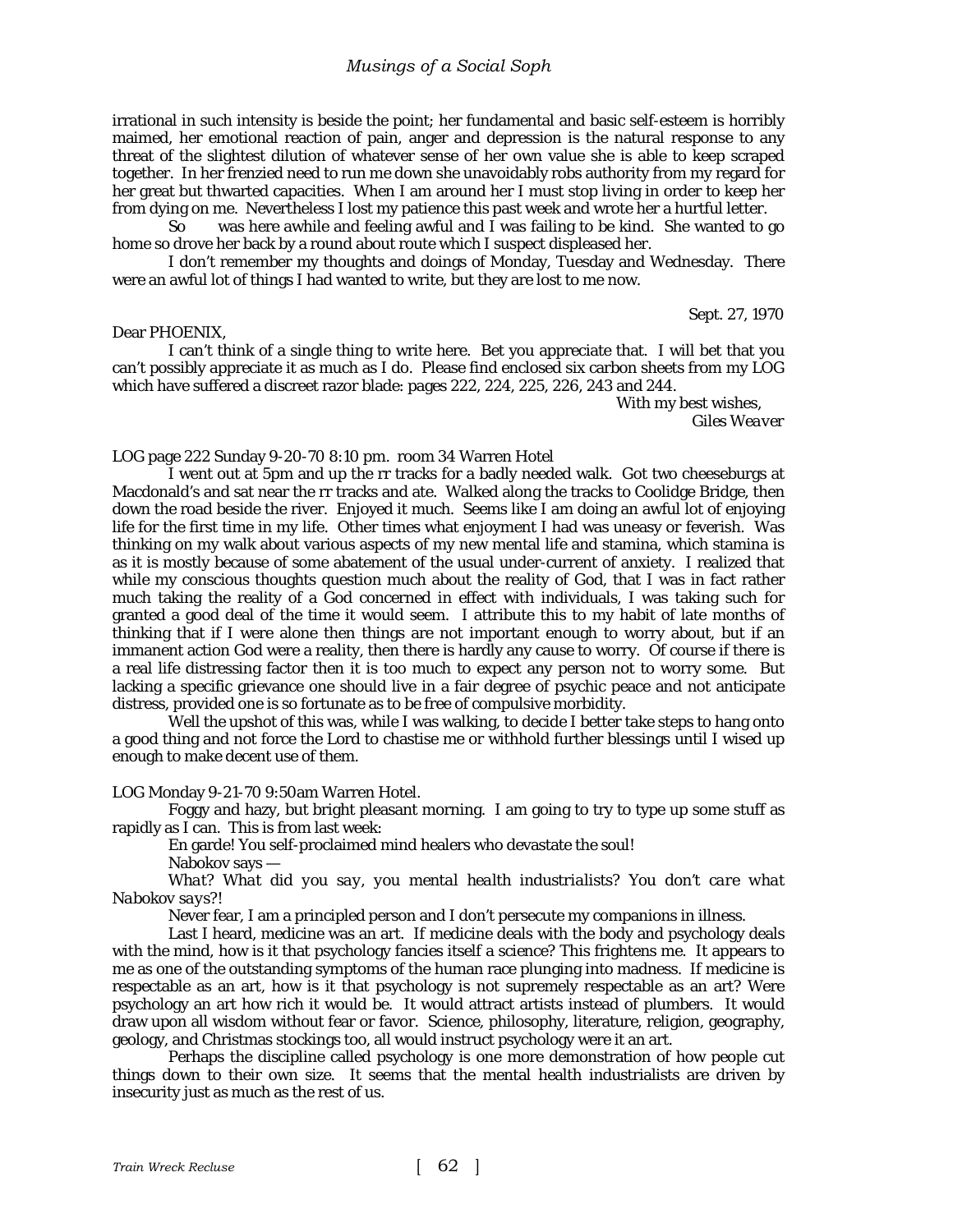As it is, psychology is an insane, obscene and futile endeavor. It does great violence to reality. It claims to study what is normal and what is abnormal. It claims to study what is rational and what is irrational. It does no such thing, beyond some frivolous surface scratching and an occasional peek-a-boo into an abyss or two. Psychology may be fairly characterized as a dumb brute with a ring in its nose and a chain, being led around by Status Quo in person.

Psychology has no guts and no self-respect. It was in yesteryear that His Worship, Science, remarked to peon psychology, "Sweetie, thy gown is dragging in the claye." Now what kind of man jumps out of his skin for a remark like that? Yet ever since that time psychology devoted itself to — that is to say, confined its activity to — getting its skirts out of the mud of philosophy.

Such philosophic questions as "To what end?" along with any attempts to serve the conscience of men were outlawed. Out of the mud of philosophy into the morass of vanity. Just as a vain person spends his time trying to obscure those aspects of his person which some convention has convinced him are ugly or despicable, so psychology spends its time in manipulating sophistry, hoping that there may be no matter left unattended which might reveal the rich and deep earth of its debt to philosophy which has provided the spiritual geology & geography of psychology's realms.

Someday some psychologist will not remark that he sometimes gets the feeling that human behavior has been influenced more by Emily Dickinson and Madison Square Garden than by principles according to Freud. No, he will make no such remark. He will, at the ripe moment in fashionable psychology, merely stand up on his hind legs and cry; "FRAUD". Then all hail will break loose. HAIL! Hail our savior, he has struck the chains from our minds.

Ten years later it will become fashionable for a psychologist to talk rationally. This will be evidenced by such by phenomena as long learned discourses and discussions on what we might briefly and symbollically here refer to as the proper spelling of Freud. It will be debated with placid deliberation whether Freud might better be spelled as Froyed or frOYEd, Frawed or frAWED, Frewd, Frude, fRUDE, Frud, Fred or fred. There may be a few who will favor "frung" and others more enthused with "frADLER".

(now 1pm. Did much rewrite. See need for more.)

LOG page 226 Monday 9-21-70 1:15pm room 34

Well, I was going to go right through sheets 224 and 225 but I got carried away with rewrite and peripheral nonsense. . . . That might not be an altogether crazy idea. Someone with an education might get inspired to write it up rationally and respectably. The fact that I would then get no credit does not trouble me. Maybe ghost writing is within the capacity of my ego if not my know-how.

Now I think that I will just go on here with my notes and anything else that comes to mind, whether in last week's writing or not.

Note 1. I expect there is prehaps in upper echelon psychology a great deal of sanity prevailing over vanity, but in the eyes of such as me it does not appear to reach these psych majors who go for the clinical. They step out of college a sickly green from such a substantial accumulation of encapsulated wisdom that it seems to be quite an adequate barricade for their apprehensive capacities, to the point of quite substantially obstructing their contact with the specific realities of any specific individual, or situation, or the aspects of reality in broad, slow, but positive flux — so static have their minds been made by the demands of ego and security and stacked-in-the-woodshed knowledge. Since there are undoubtedly about 63,7254,133 eleventytwo psychic principles and factors, obviously too many to learn or keep in active contact, it is unfortunate that the training concentrates on the currently fashionable few and fails to prepare the student for the chief necessity of his work: *perceptive capacity*. That is, how to have *insight* not how to *show*. So there they are, the sick green psych majors, unlimbering learned limericks on distressed men and women already victimized by the everyday insanities of our society.

LOG Monday 9-12-70 1:15pm Warren Hotel (pages 243 &244)

Dear Rachel,

Sept. 27, 1970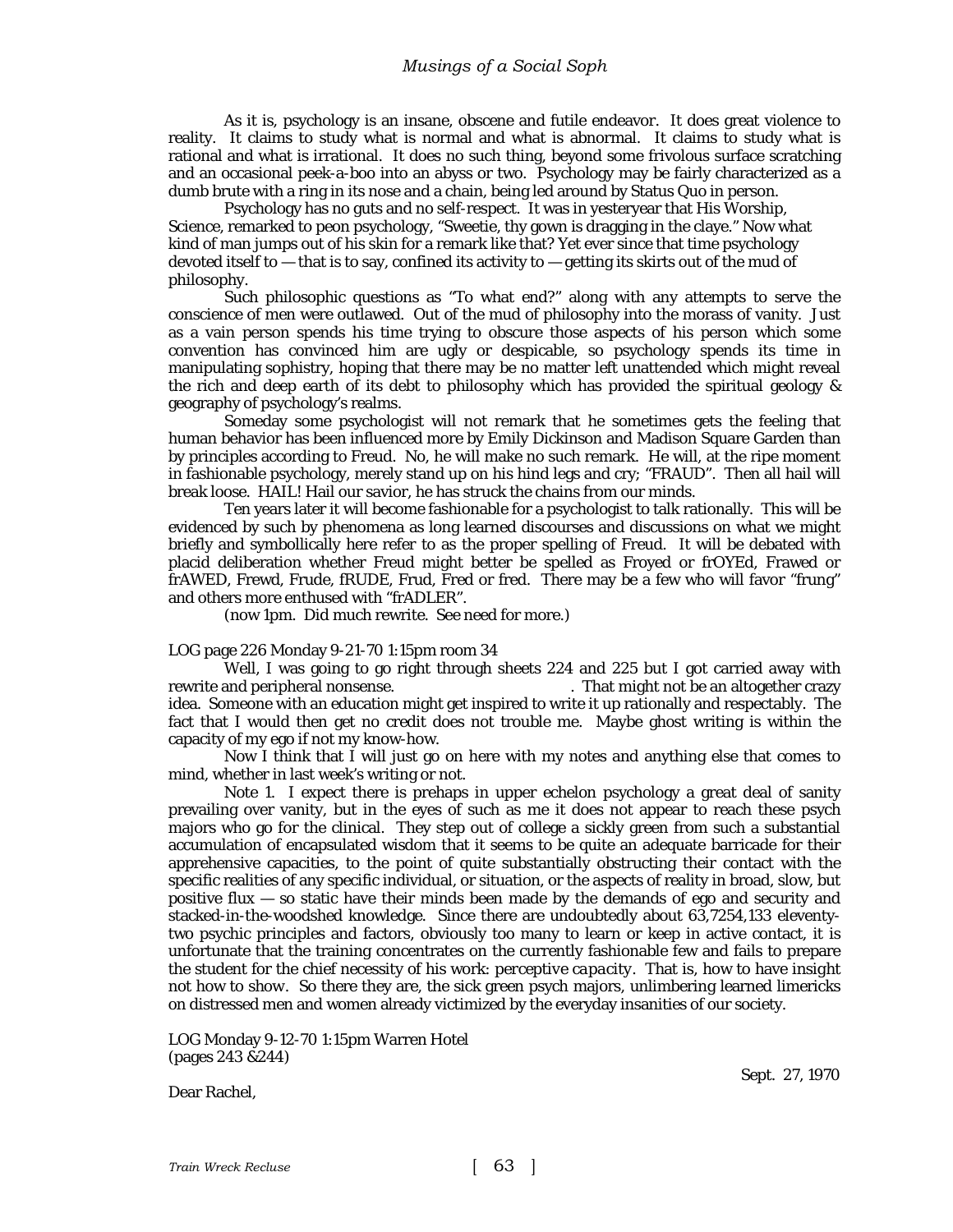## *Musings of a Social Soph*

You can have no idea how terribly pleased and surprised I was to get a letter from you. I am so sorry that you have so much illness and depression. I do hope that you are happy to be back in .

I guess my dad is ok. I see that he re-addressed your letter from . I visited him last July while I was staying a week in a nearby Jewish commune in Vermont. In a few days Dad will be eighty-five years old. It was only three or four years ago that he gave up doing heavy work. But he still works a long week, though he tells me that this past year he has taken more interest in sitting around.

Old grey rainy day here today and I love it. I love the fall time especially anyway. It is then that I feel the old days most strongly. What a great kick to hear from you now. Recently I saw scrawled on a wall of the men's room in the Miss Florence Diner: *Nostalgia is not what it used to be*. It sure as hell isn't; it gets better every year.

I am so pleased that you still keep my creations. I still paint and get good results. An art dealer here wanted to show my stuff in NYC, but I have such a nasty temper that I blew his ears out. Glad I did. Have my favorites here on the walls for my pleasure and everybody can go to hell — well, I don't mean you dear. But I am not painting much lately since I got so busy at writing and how I love it. I am my true bitchy self on paper.

Even though I constantly have spells of dead mind and small depressions I am very happy for the first time in my life. One reason for this is that I finally wised up and abandoned the idea of trying to work. So now, instead of blowing my mind with other peoples' ideas on how I ought to live, I just do my thing even if it don't amount to a damn  $-$  and if it don't amount to a damn then that gets me right up there running neck and neck with 90% of the world. How does that grab you, Rachel?

But gee, you have to hear about what a hot dog I was last year. Dad gave me his tools and I lived in central Vermont and I was a carpenter and jack-of-all-work. All by myself I did feats such as moving a woodshed 23 feet. Also I designed and built a real good three-foot diameter overshot waterwheel with the not inconsiderable aid of an eleven-year old engineering genius. I rebuilt a barn floor that had caved in under a truck load of hay. I designed and built tables and benches. I straightened up a barn that was collapsing. I dug ditches, built forms and did concrete work. I painted metal roofs and I made bird houses and flower planters. But the fact that other things in life interested me was not well received. How the world loves to murder the aspirations of its children for the sake of trivial or even obscene values. And child I was, once again becoming the abject subject of an irrational and intense sense of myself as being worthless.

The depression that came on me was as intense as I have had. I contemplated with perverse relish the act of suicide in ways that had always been too horrifying for my chicken brain to entertain. The depression lasted for weeks but was curiously sporadic due to various blessed factors of my environment at the time. But some days and some hours — well, you know well enough what it is, though for me it is the poorest kind of consolation to know that you have suffered the same; I wouldn't wish it on my enemies.

How weird my depressions can get. So driven am I at those times for cheerful contact with anyone that those persons I encounter in casual contact, say in the stores, are deluded by my friendly foolishness. They are totally ignorant, with a great healthy will to remain so, of my black hell of perhaps only an hour before and of the fact that within five minutes I will be out on the sidewalk eyeing passing trucks with lust for the liberating contact of their wheels and my body.

But it is no matter, I live for neither my own benefit nor yours nor anyone else, other than God Himself. And I am sure that God is pleased with the great magnanimity of my spirit in His Behalf, considering how difficult He is: when I put my head out of the window of my top floor room to have a word with Him, He's not there. Later I find that He was sitting in the middle of my room at the time — and said nothing. So I sit in the middle of my room far into the waning hours of the night, chancing to catch Him in a glance out the window as He flys near the morning moon.

> Love, *Giles*

#### (To be continued)

*Giles Weaver* is the pseudonym of a writer living like a solitary Bushman in America's Kalahari.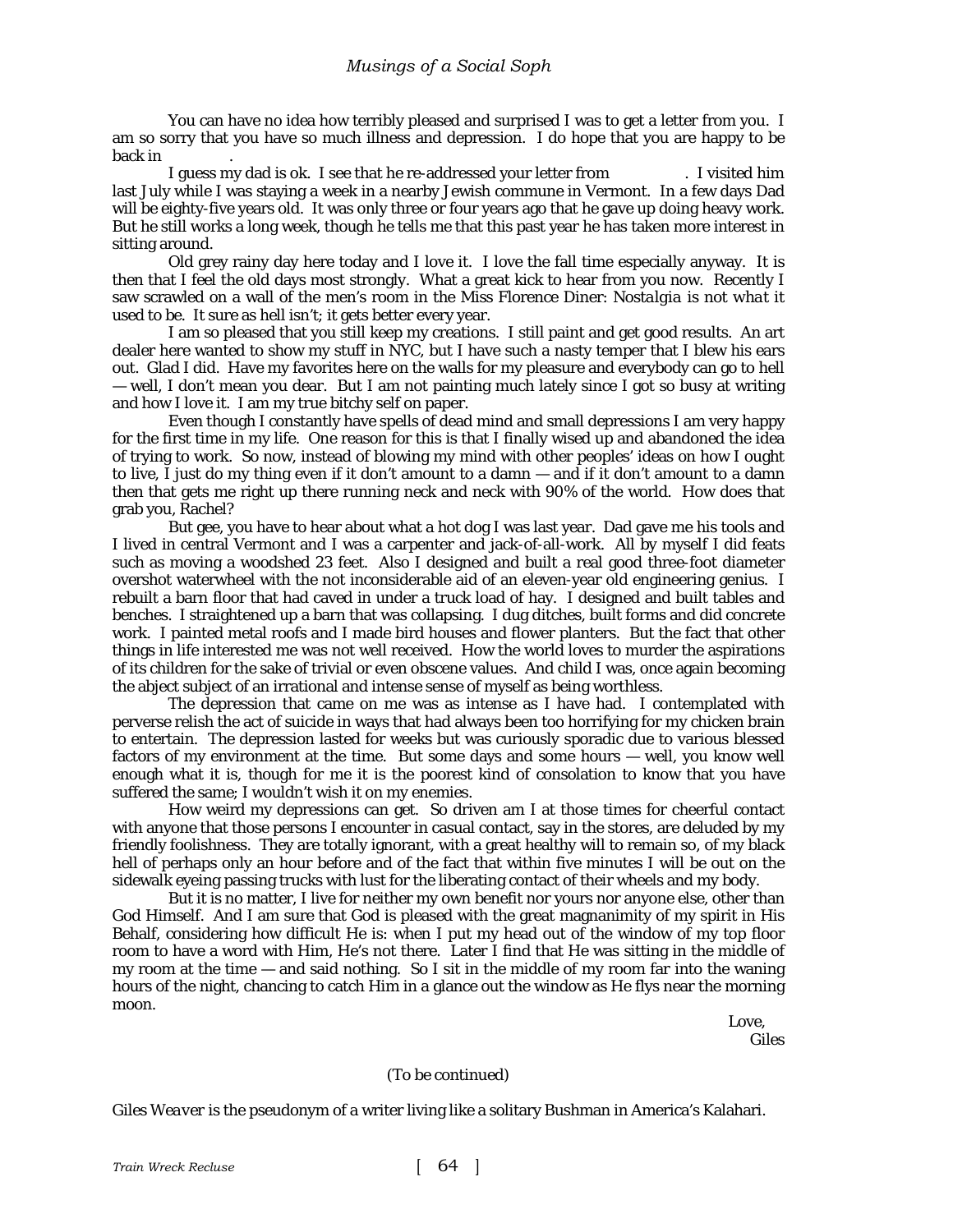# \* FURTHER

## NOTES FROM THE UNDERGROUND

#### *Giles Weaver*

#### \* *Continued from our preceding issue.*

Everywhere, Somewhere Zip-zip, 000 Monday July 26, 1971

Dear Phoenix,

This here isn't meant to be a definitive analysis of our situation and if anybody pleases themselves to regard it as such or pleases themselves to publish it as such I will be pleased to render unto them a knuckle sandwich right in the kisser not via typewriter but with my fist, so to speak, so to speak due to the fact of the matter  $-$  that is to say, I find bloodshed a form of communication. And speaking of definitive, as anybody knows, reality is that there is only the relatively definitive, which proves that the concept of some human beings as intellectuals is a phony concept because no one uses the word "definitive" except the intellectual which proves that he is an "intellectual" or in rational language a fat-assed-ego slob since no one with brains even recognizes definitive as a word even in the concept of an implied qualifier such as "relative". Because the very idea of there being anything that even remotely resembles the definitive springs right out of the preposterous, presumptuous, pompous ignorance of the kind that is definitely universal in these people seeking security in the world of their thought processes. And speaking of bloodshed you seem to be impressed with the undesirability of physical bloodshed while I don't even bother about that, being busy as I am with being against psychological bloodshed which is what I am up against. Tyrants will prevail, therefore so will bloodshed, as long as there is any tyrannical mentality around — that is to say any human life of the planet earth type. Which proves that you are not really against bloodshed because you just prefer your tyranny on a universal small scale instead of the more conventional large scale tyrannies. Which reminds me to remark that we imagine we stand on the earth of the United States of America — ah-ha — what imaginations we all have. Where we really stand is on The Constitution of The United States of America and when that is sufficiently eroded by the war between the kookie Kooks and the kookie Anti-Kooks, we won't any of us be standing on any ground at all. Either we will be standing on cell-block concrete or slaving our asses off on the floors of munition mills in support of various non-nuclear extravaganzas that will make the Indo-China debacle look like only the unfortunate preview of coming attractions. Which is to say that I have a minimum of sentiment for those activities which provide the kookie Anti-kook members of the establishment powers with an excuse to fuck-up and screw around with the Supreme Court and with constitutional rights which brings us back to the aforementioned term  $-$  "conventional". That is where The Phoenix and I have a common bone of sentiment — that is to say, conventional is what we are not. Now in my expert opinion (and if you doubt that I am an expert you invite the wrath of my friend and mentor, God (yes we are together in this) ) (as we earth type humans are so wont to claim) in my expert opinion it was the intention of our founding hard-assed realists to try to protect the unconventional types of people because who knows who is going to be or become or be declared just too-too. And if the too-toos aren't protected then who in hell will be eventually and therefore we were done the blessing by these men of The Constitution of The United States of America. In my expert opinion that is all we have between us and the abyss. We are blessed by the insight of people smart enough to know that what we have here on earth is a bunch of ego-maniacs and other desirable and undesirable near-infinite capacities confined in an extremely finite situation (to make a gross understatement) and therefore creating an apparently permanently fantastically insoluable situation for the best wishes of those so afflicted which is all of us, so we go various schemes to ameliorate the hell of this tough situation — one of them being The Constitution of The United States of America and if I sound like some damn-fool flag waver it is only because we have some little choice in how we wish to be a damn fool and not being a complete damn fool that